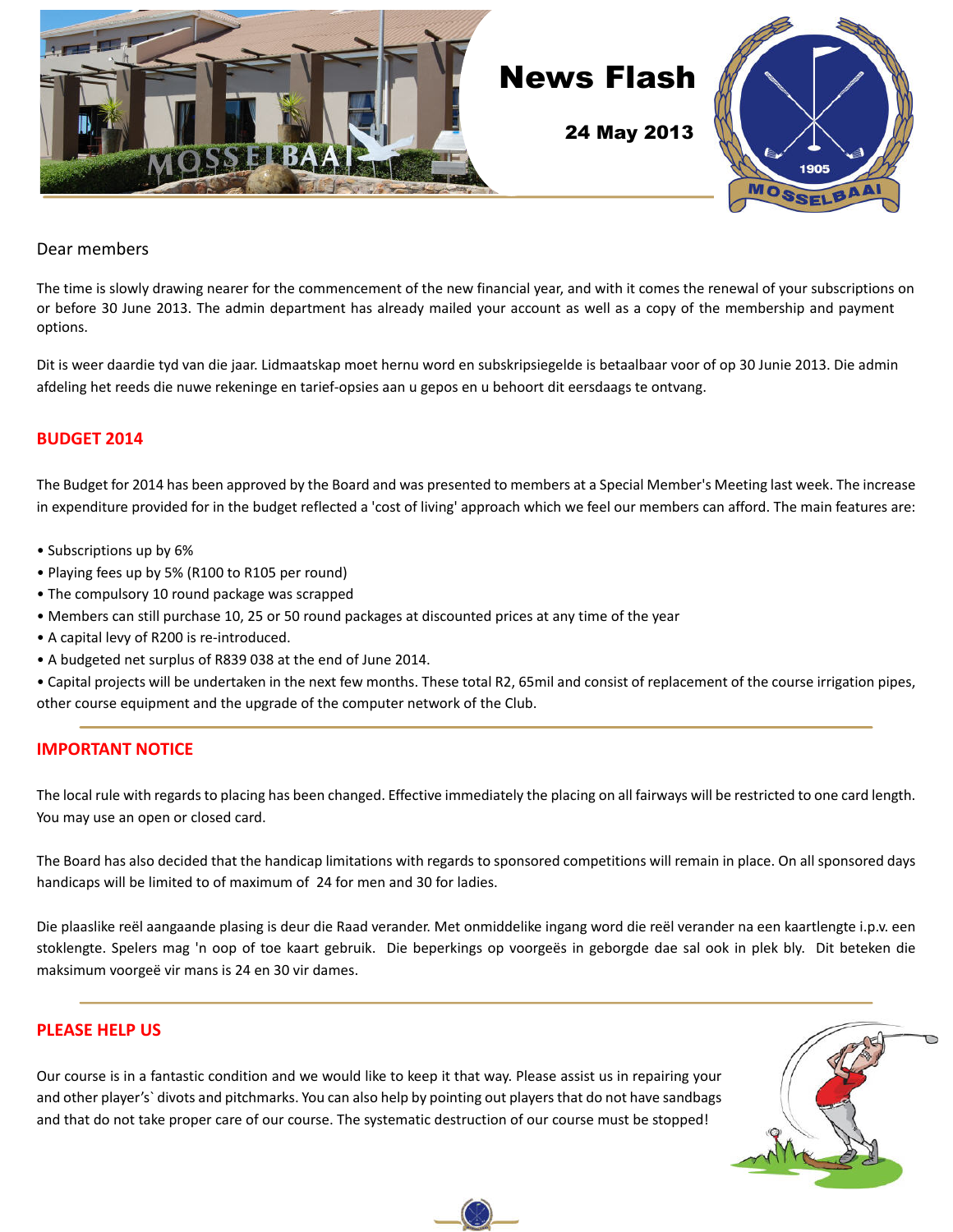#### **NATUURLEWE FONDS / WILDLIFE FUND**

As Mosselbaai Gholfklub bestuur is ons, net soos baie van ons lede, passievol oor die pragtige natuurskoon sowel as die wildlewe van baan. Die groot verskeidenheid bokke en voëls is baie belangrik en is ook iets wat bestuur en beheer moet word. Hiervoor benodig ons fondse en het die Klub dit goedgedink om 'n 'NATUURLEWE FONDS' te stig. Ons is ook in die proses om 'n spesiale bankrekening oop te maak waarin enige bydraes asook geld van fondsinsameling -projekte belê kan word.

As enige lid geroep voel om tot hierdie fonds by te dra kan u dit by ontvangs doen en dit sal op die kwitansie so aandui word. Enige bedrag is welkom. Die Klub het via die bestuur die eerste stap geneem en in die begroting voorsiening hiervoor gemaak. Ons opregte dank ook aan Mnr Kosie Otto vir sy volgehoue bydrae en hulp tov spesifiek die springbokke.

#### **MANAGEMENT**

I want to make use of this opportunity to invite members to contact the office of the GM for any suggestions, queries or complaints. I have noticed that many e-mails are sent to reception, which should be directed at me personally. If any member wishes to see me or just to have an informal chat I can be reached at louw@mosselbaygolfclub.co.za, and your mail will be answered. Feedback from members will be assessed on one important criteria only:- **WILL IT BE TO THE BENEFIT OF THE CLUB AND ALL ITS MEMBERS?**

**If you have any questions/suggestions/comments that you would like to communicate directly to the Board you may do so at board@mosselbaygolfclub.co.za.**

Graag wil ek hiermee alle lede hartlik uitnooi om my direk te kontak met enige navrae, voorstelle, klagtes of net vir informele gesêlsies. Ek let op dat daar heelwat e-posse land by ontvangs terwyl dit eintlik vir my aandag bedoel is. U is welkom om hierdie e-posse direk aan my te stuur by louw@mosselbaygolfclub.co.za. Enige sake wat deur lede aan my opgedra word sal beoordeel word aan een belangrike aspek:- **IS DIT TOT VOORDEEL OF IN DIE BELANG VAN DIE KLUB EN AL SY LEDE.**

**Sou u enige voorstelle/kommentaar/vrae direk aan die Raad wou stuur is u welkom om dit te doen by board@mosselbaygolfclub.co.za.**

#### **ADMIN & PREPAID ROUNDS**

Members that have bought prepaid round packages (10 or 25 rounds) are hereby reminded that the rounds will expire at the end of the financial year (30 June). Any rounds that are left may not be transferred to another person or the next financial year.

**Please note** that members are not allowed to pre-fund their accounts via EFT. This should be done by making either credit card or cash payments at reception or in the pro shop.

The admin department started issuing new handicap cards. Please collect yours at reception.

#### **AGREEMENT BETWEEN MBGC & PINNACLE POINT**

We would like to confirm that an agreement has been signed between Mossel Bay Golf Club and Pinnacle Point. We felt that as neighbouring clubs we should have a reciprocal playing arrangement in place. The main thing to keep in mind is that Pinnacle Point is a 'cart compulsory' course and that Mossel Bay is 'cart optional'. Both parties have agreed to charge each other member greenfees + 20%. The net result is:

- Mossel Bay registered golfers will pay R250 pp (cart included) to play at Pinnacle Point.
- Pinnacle Point registered golfers will pay R125 pp (cart optional) to play at MBGC.

The respective club members may also invite guests from other clubs at member guest rate + 20%.

- Pinnacle Point rates for guests are R394pp (cart included)
- MBGC rates for guests are R234pp (cart optional)

**PLEASE NOTE** that these rates are only valid until 31 October 2013. New rates will be negotiated for the following year. Members will be informed accordingly.

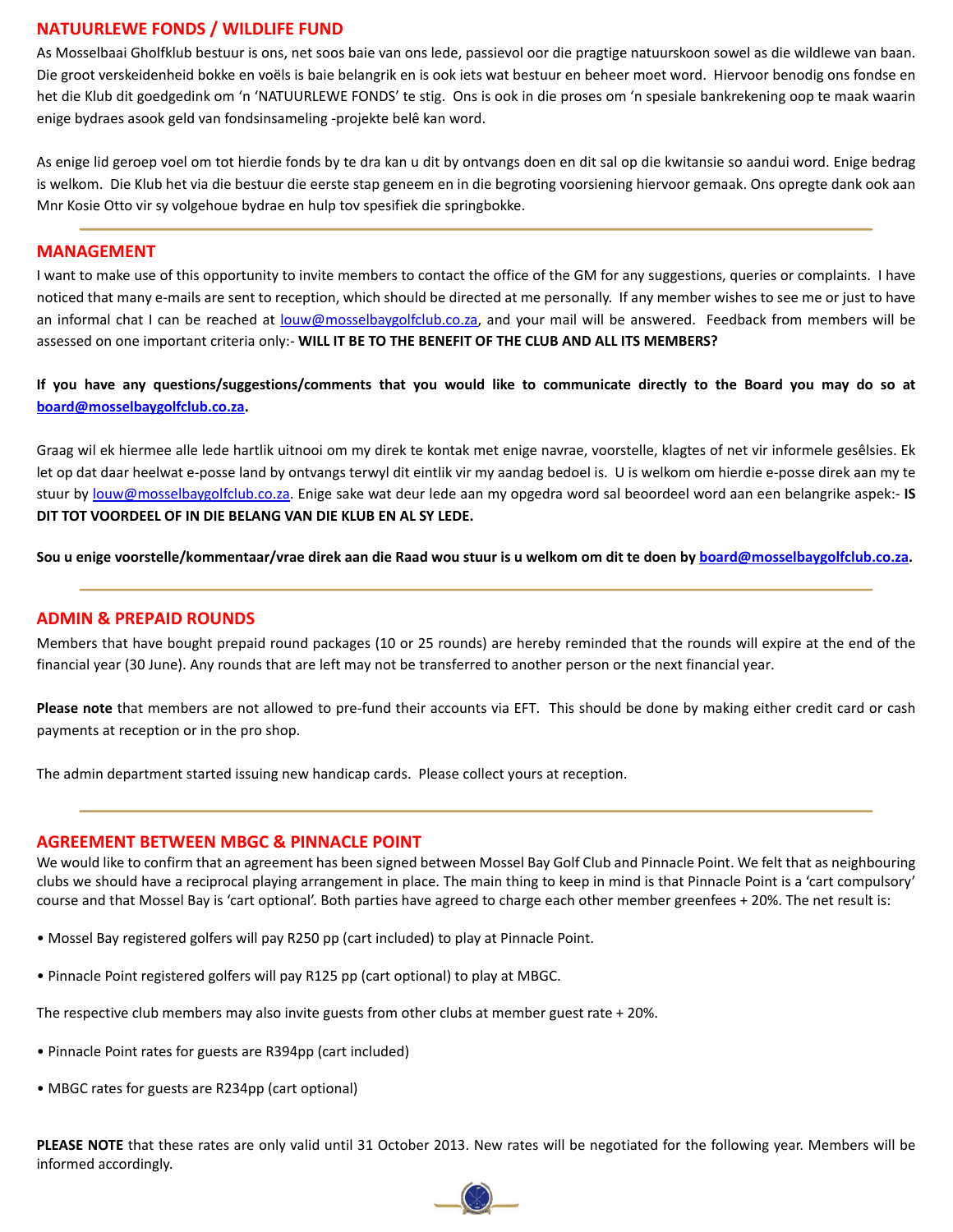#### **ELECTRONIC MEDIA AND SOCIAL MEDIA**







#### **LET US TALK RULES**

**Let us see how well you know your rules........**

#### **LAST WEEKS QUESTION**



**If your ball comes to rest against the ropes at the 18th hole where the stakes are marked with white dots on the top, are you allowed to drop away? What is the ruling?**

**ANSWER:- the stakes that are marked with white paint on top is indeed out of bounds markers and considered an integral part of the course. No relief is granted and thus any drop will be penalised by one shot. Congrats to the members that mailed their answers. You were all correct.**

THE OUT OF BOUNDS MARKERS AT THE  $18^\mathrm{TH}$  HOLE



**THIS WEEK WE ARE REMINDING YOU THAT WE HAVE HAD A CHANGE IN OUR LOCAL RULES WITH REGARDS TO PLACING. THE NEW RULE EFFECTIVE IS 'ONE CARD LENGTH PLACING' AND NOT ONE CLUB LENGTH. YOU MAY USE AN OPENED SCORECARD.**

#### **NEXT NEWSLETTER WILL HAVE MORE QUESTIONS.**

#### **RAFFLE**



### **CLEVELAND STAND BAG WORTH RIOOO-OO**

## n be yours for just R10!!!"

(tickets are available at reception)

#### *<u>ORTANT DATES</u>*

| $•25$ Mei | <b>4 Ball Alliance</b>       |
|-----------|------------------------------|
| $•26$ Mei | Ladies mixed                 |
| $•29$ Mei | Sakemanne BBSFD              |
| $•31$ Mei | <b>Fantastic Friday</b>      |
| $•31$ Mei | <b>KOM DANS EN EET</b>       |
|           | <b>EN KUIER LEKKER SAAM!</b> |





## **VRYDAGAANDE VLEISTREKKING:** Baie dankie aan Andre Marx, eienaar van Ultra Meat (by die

Mikeva Sentrum), vir die borg van ons Vrydag-aande se vleistrekking en Fantastic Friday. Indien jy nog nie daar was nie, is dit nou die tyd om van hulle heerlike produkte aan te skaf.

#### **CONGRATULATIONS**



Mr & Mrs Burt with little Raymond

Congratulations to the Burt family with the birth of their first grandson Raymond. He is healthy and has the correct amount of fingers and toes, and a dose of his grandpa's looks.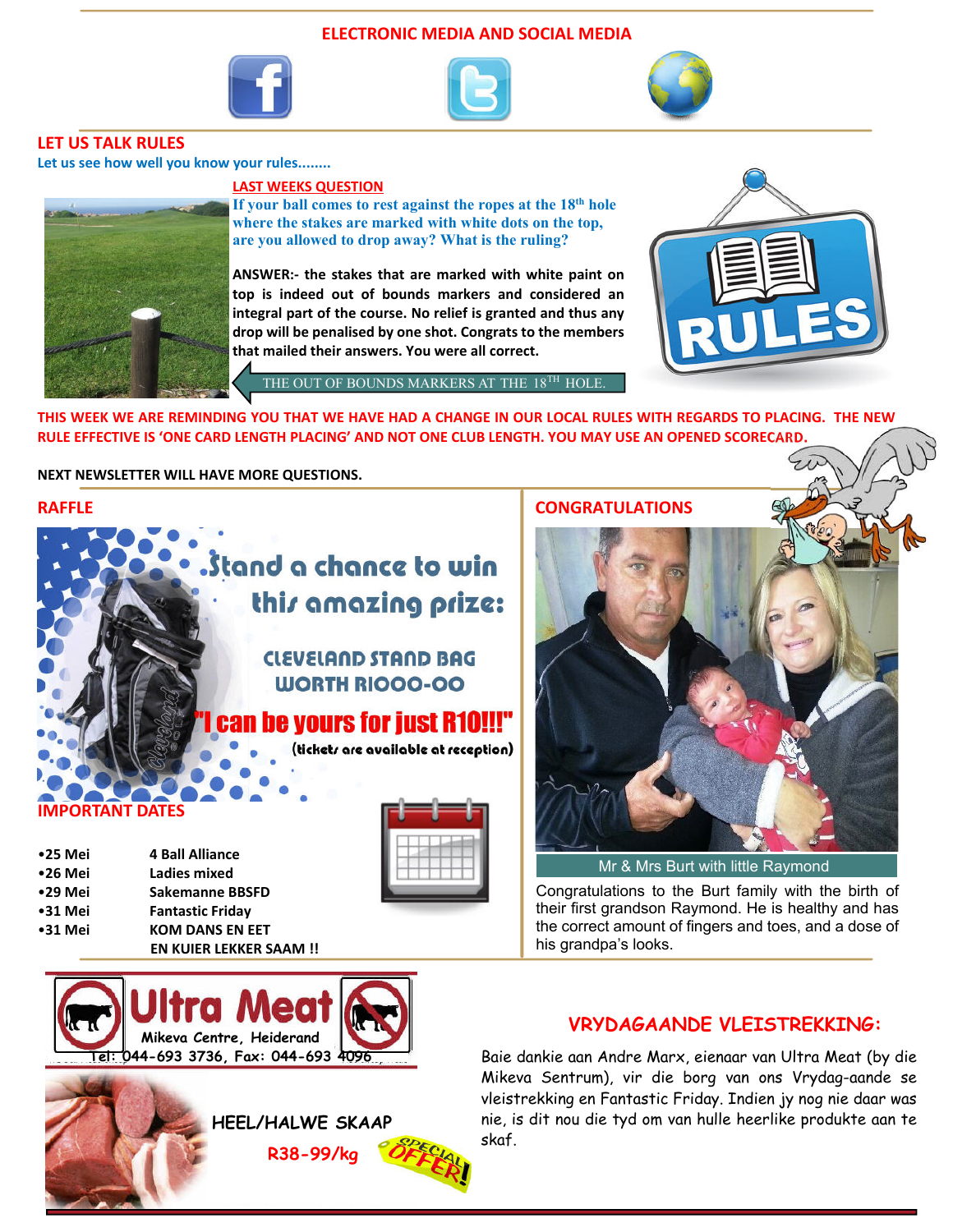

#### **UITSLAE / RESULTS**

### **Wednesday 15 May 2013 - LAERSKOOL PARK**

#### **A DIVISION 0-9**

| 1              | <b>BERTU NEL</b>         | 41 |
|----------------|--------------------------|----|
| $\overline{2}$ | <b>RAYMOND BURT</b>      | 41 |
| 3              | <b>ANNETTE PRETORIUS</b> | 41 |
| 4              | RIKUS OOSTHUIZEN         | 39 |
| 5              | <b>MATTHEW LUNDIE</b>    | 39 |
| 6              | P C GREEFF               | 38 |
|                |                          |    |

#### **B DIVISION 10-18**

| 1             | JOHAN LABUSCHAGNE          | 41 |
|---------------|----------------------------|----|
| $\mathcal{L}$ | ERHARDT VELDSMAN           | 40 |
| 3             | ANDRE BOTHA                | 40 |
|               | <b>BILL DENYER</b>         | 39 |
| -5            | <b>CHRISTO LANGENHOVEN</b> | 39 |
| 6             | <b>HENRY MARAIS</b>        | 38 |

#### **C DIVISION 19-36**

| 1             | NIEL VAN HEERDEN    | 42 |
|---------------|---------------------|----|
| $\mathcal{L}$ | THELMA WINTERBACH   | 39 |
| ्द            | CYNTHIA ZIETSMAN    | 38 |
|               | ANDRE ZIETSMAN      | 37 |
| -5            | RALIE SMIT          | 36 |
| 6             | <b>LOOD LOUBSER</b> | 36 |

#### **NEAREST THE PIN FOR MEN**

|  | 10 | <b>RICUS SERFONTEIN</b> |  |
|--|----|-------------------------|--|
|--|----|-------------------------|--|

#### **NEAREST THE PIN FOR LADIES**

18 HESTER DE JAGER

#### **NEAREST THE PIN FOR ( 2 )**

1 FANUS MINNAAR

#### **BEST GROSS OVERALL**

MATTHEW LUNDIE **72**

**BEST NETT OVERALL**

NIEL VAN HEERDEN **64**

| <b>NEAREST THE PIN</b> |                            |  |  |
|------------------------|----------------------------|--|--|
| <b>NR4</b>             | <b>PIETER STEENKAMP</b>    |  |  |
| <b>NR8</b>             | <b>HEINRICH SANDILANDS</b> |  |  |
| <b>NR 12</b>           | <b>STEPHEN LE ROUX</b>     |  |  |
| <b>NR 15</b>           | <b>MATTHEW LUNDIE</b>      |  |  |

## **Enjoy your golf this week.**

**Louw & Team**



#### **Wednesday 22 May 2013 - RAWSON Monthly Medal**

#### *GROSS A DIV 0 - 9*

| 1                                      | <b>STEVEN JANICKI</b>                                                                                                                       |                       | 70             |
|----------------------------------------|---------------------------------------------------------------------------------------------------------------------------------------------|-----------------------|----------------|
| $2^{\circ}$                            | ALWO DERCKSEN                                                                                                                               |                       | 75             |
| $\mathbf{1}$<br>$\overline{2}$         | <b>NETT A DIV 0 - 9</b><br>DANIE VAN LANGELAAR<br><b>GROSS B DIV 10 - 18</b><br>1 BARRY VERMEULEN<br>INA SWART<br><b>NETT B DIV 10 - 18</b> |                       | 70<br>77<br>82 |
| $1 \quad$                              | <b>TOESIE DERCKSEN</b>                                                                                                                      |                       | 67             |
| $\mathbf{1}$<br>$\mathbf{2}$<br>1      | <b>GROSS C DIV 19 +</b><br>ANDRE ZIETSMAN<br><b>GERT PIETERSE</b><br>NETT C DIV 19 +<br><b>DONS DE WET</b>                                  |                       | 91<br>92<br>70 |
| $\overline{A}$ and $\overline{A}$<br>C | <b>FIRST QUARTER WINNERS</b><br>ALWO DERCKSEN<br><b>B</b> HENRY MARAIS<br>GFRT PIFTFRSF                                                     |                       |                |
| <b>NEAREST THE PIN</b>                 |                                                                                                                                             |                       |                |
| <b>NR4</b>                             |                                                                                                                                             | <b>STEVEN JANICKI</b> |                |
| <b>NR15</b>                            |                                                                                                                                             | <b>JJ JOUBERT</b>     |                |